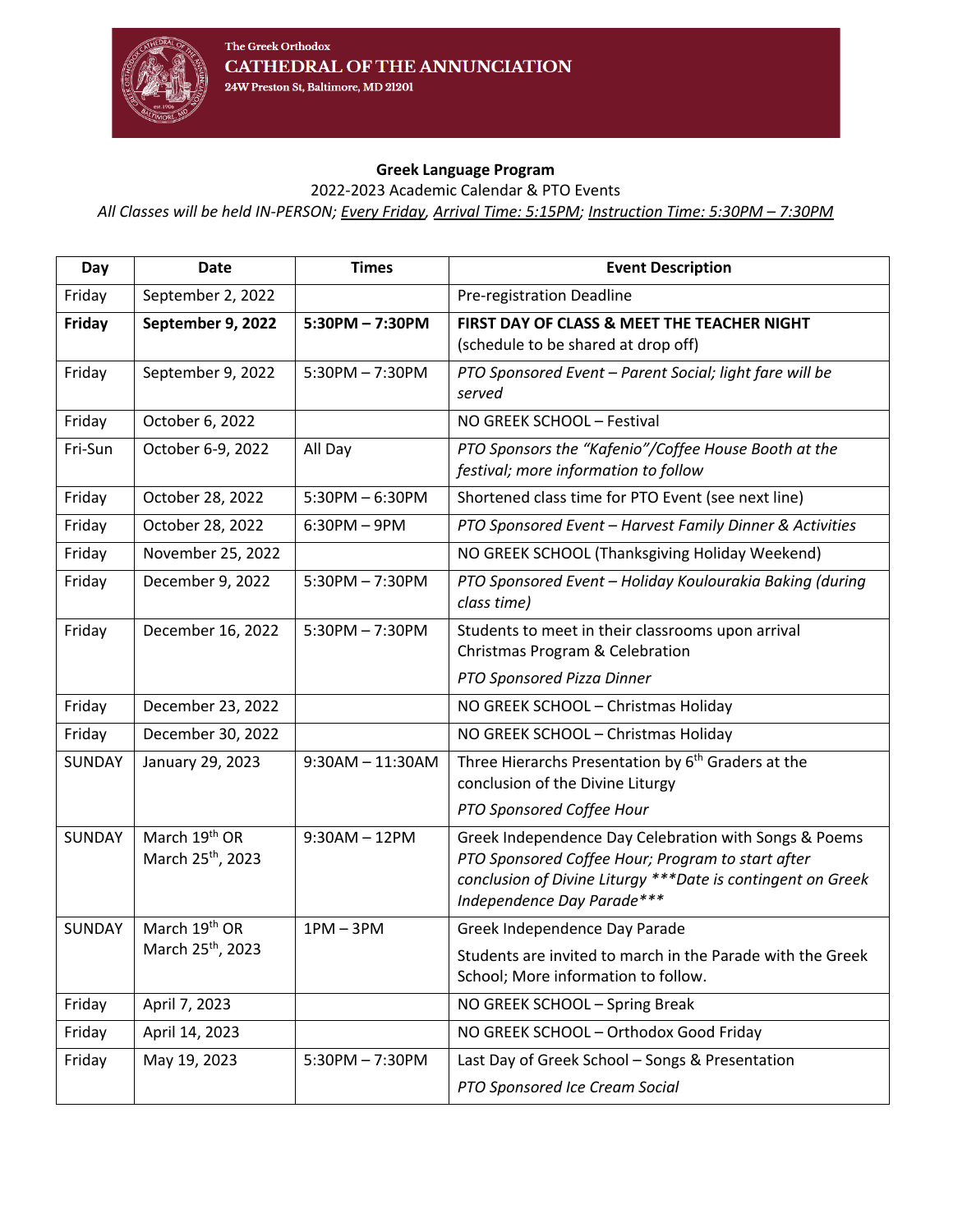

## **Greek Language Program 2022-2023 Registration Form Page 1**

Parents/Guardians are required to complete this registration form for all students, new and returning, before Greek School begins on Friday, September 9, 2022. Please pre-register by Friday, September 2, 2022.

Tuition pays for teacher and administration costs, books, online platform access and includes PTO dues. Checks can be mailed to the address noted above, attention "Greek School". Electronic payments may be made on the Cathedral Donation page. Record on the line designated for Greek School.

Payment in full is preferred prior to the start of class; alternate payment arrangements can be made but need to be discussed with the Greek School Administration.

*Tuition: First Child: \$535; Second Child: \$435; Each Child After: \$385*

| <b>Parent/Guardian Information</b>                                                                                                                                                                                                                                 |                                                |  |  |  |  |
|--------------------------------------------------------------------------------------------------------------------------------------------------------------------------------------------------------------------------------------------------------------------|------------------------------------------------|--|--|--|--|
| Mother First & Last Name                                                                                                                                                                                                                                           |                                                |  |  |  |  |
| Mother's Phone Number (Mobile)                                                                                                                                                                                                                                     |                                                |  |  |  |  |
| <b>Mother's Email Address</b>                                                                                                                                                                                                                                      |                                                |  |  |  |  |
| Father's First & Last Name                                                                                                                                                                                                                                         |                                                |  |  |  |  |
| Father's Phone Number (Mobile)                                                                                                                                                                                                                                     |                                                |  |  |  |  |
| <b>Father's Email Address</b>                                                                                                                                                                                                                                      |                                                |  |  |  |  |
| <b>Mailing Address</b>                                                                                                                                                                                                                                             |                                                |  |  |  |  |
| Mailing Address (City, State, ZIP Code)                                                                                                                                                                                                                            |                                                |  |  |  |  |
| What part of Greece is your family from?                                                                                                                                                                                                                           |                                                |  |  |  |  |
| Type of Medical Insurance, Policy Number, Policy Holder<br>Name & Group Number                                                                                                                                                                                     |                                                |  |  |  |  |
| Emergency Contact Name #1, Relationship to Child(ren),<br><b>Phone Number</b>                                                                                                                                                                                      |                                                |  |  |  |  |
| Emergency Contact Name # 2, Relationship to Child(ren),<br><b>Phone Number</b>                                                                                                                                                                                     |                                                |  |  |  |  |
| I hereby grant the Cathedral of the Annunciation the right<br>to photograph my child and use the photo and/or other<br>digital reproduction of him/her for publication process<br>whether electronic, print, digital or electronic publishing<br>via the internet. | Yes or No<br>Signature Required here:<br>Date: |  |  |  |  |
|                                                                                                                                                                                                                                                                    |                                                |  |  |  |  |